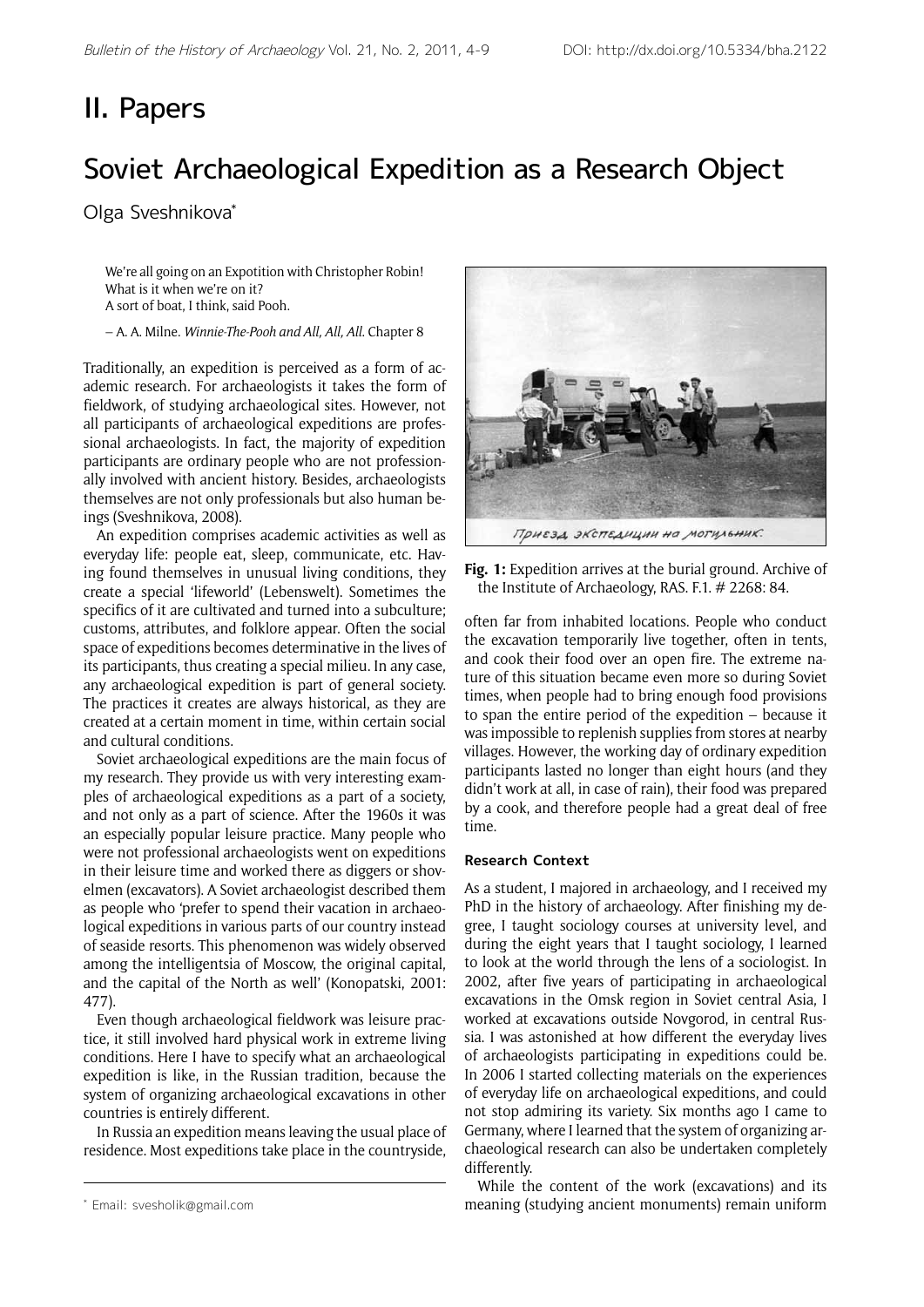for all expeditions, the kinds of everyday life on expeditions are often completely different, which I find very interesting. By the term 'everyday life' I mean, according to the German tradition, the inter-subjective world, the meanings and implications of which are taken for granted by those who live them. To be more specific, I am not interested in learning what archaeologists drink and when they wake up: I want to find out what influences their behaviours and what they think about it.

My research did not involve collecting materials according to an elaborate plan. It was just the opposite: it developed from collecting empirical data, and then to creating a research scheme. That is why I will first describe my source base, then my research scheme and, finally, my findings when I combine the two.

#### **Sources**

Participant observation is my first source. The key components to understanding the everyday lives of archaeological expeditions are, besides the participation in excavations itself, the involvement of the professional community, and formal and informal communication between colleagues, and with other archaeologists.

Gradually my conversations with archaeologists progressed from the recording of archaeological experiences and anecdotes into full-fledged interviews. It is especially interesting to talk to archaeologists from an older generation, who started their expeditionary activities in the 1950s and 1960s. At the same time I also interviewed unskilled expedition participants who are not professional archaeologists. They emphasized certain things that were obvious for me as an archaeologist. An interview is a unique method that allows one to clarify certain data and to double-check the results of research analysis.

I also used the following sources in my research:

- *Memoirs* of participants in archaeological expeditions. Usually they are part of memoirs about archaeologists themselves or autobiographies. The memories of nonprofessional expedition participants are exceptionally interesting. However, they are rather scarce and usually part of the memories of distinguished people, or about distinguished people.

- *Letters* from expeditions found in archaeologists' personal archives.

- *Field journals and other expeditionary materials*, most of them found in the archive of the Institute of Archaeology, in the Russian Academy of Sciences. Professional archaeologists do not usually consider field documentation worth saving. All the scientific information concerning their research is filed in the form of reports, and the rest of the information is considered unimportant. The diaries of T. N. Nikolskaya that I used were found in a dusty corner of the archive of the Institute of Archaeology. Archive workers were seriously discussing that they should have, long ago, thrown the diaries away, because there were reports on those excavations.

- *Photos*, all excavations are thoroughly photographed. Therefore, every archeological excavation leaves behind a considerable amount of pictorial data. There is a special



**Fig. 2:** Novgorodskaya expedition, 1932. Photo Archive of the Institute for the History of Material Culture of the RAS. O2417.23.

archive in Russia for storing such photographs: the Photo Archive of the Institute for the History of Material Culture of the Russian Academy of Sciences. Archaeologists usually photograph their own archaeological sites and artefacts.

One can identify two types of archaeological photographs that portray people. The first type comprises pictures where people are photographed by accident. Figure 2 is a typical example from the excavations in Novgorod – only part of the person is in the picture. The second type of photographs comprise those that deliberately photograph people. For instance, in the Soviet era it was rather popular to photograph groups of workers (shovelmen).

For my research, however, personal photo archives of non-professional expedition participants are much more valuable. They contain images of field camps, of celebrations and so on. Often people like to be photographed by the side of unearthed skeletons. Unfortunately it is rather complicated to get access to such personal archives and photograph collections.

All the materials that I mentioned above characterize archaeological expeditions in the USSR and Russian Federation from 1930s to 2000s.

#### **Possible Approaches**

There can be a variety of approaches to studying archaeological expeditions. For instance, one can study an expedition as a social organization. In this case, from the viewpoint of the sociology of organizations and the sociology and psychology of labour, one might study such issues as the leader's functions, the correlation between formal and informal structures, the most efficient work schedules. In real life all of these issues are usually resolved by expedition leaders based on their common sense. Some practices for organizing life in field camps prove to be very successful, and they are adopted by other expeditions. One example is the tradition of celebrating Bastille Day on July 14th by the expeditions starting their field season in the end of June or the beginning of July. In the course of celebration, support expedition staff 'hold court' over the expedition leaders. This event, conducted in a humorous manner,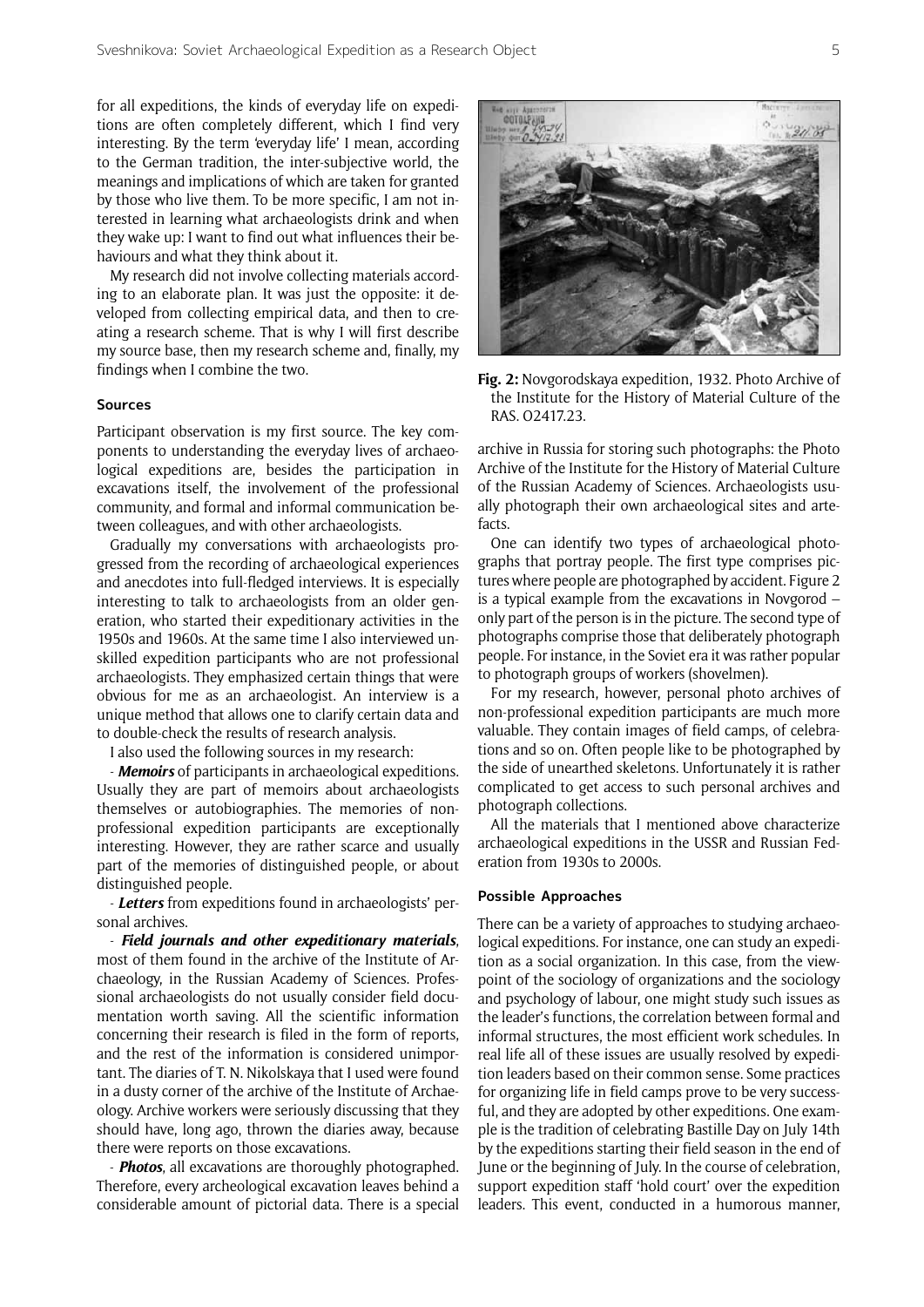provides relief from potential discontent and brings some diversity into the life of a field camp.

An archaeological expedition can also be viewed as a pedagogical organization. A large number of schoolchildren and undergraduate students take part in expeditions, thus, one can speak of its pedagogic function. Which personal traits and characters do expedition participants develop? Which skills do they gain? Does an expedition have any educational effect? To a certain extent, the schoolchildren themselves tend to answer those questions as they grow up (Lebedev, 2002). Parents often use expeditions as a pedagogic tool:

'For me it was a pedagogic issue. My kid went on expeditions with me. My child's difficult age called for some extraordinary pedagogical means. I decided that an expedition was a totally different environment, a totally different community that would distract him from street life.' (Anonymous interview 10.04.2008)

An archaeological expedition is obviously an important object for those who study archaeologists' professional communities. What norms and values exist in such an academic community? What formal and informal rules determine their behaviour? What variants of the norm can exist, and how are they determined? Most theories on the sociology of science focus on analyzing publications and scientists' behaviour in academic communities. The study of expedition experiences is extremely interesting, because in this case non-professionals become participants of scientific research. The existing norms are not obvious for them, they need to be put into words and explained. For instance, my respondents in two interviews had totally different impressions of the way archaeologists treat artefacts unearthed during excavations: 'Such a shame, I really wanted to put that knife-shaped stone blade in my pocket, to keep it – I felt it was mine' (Anonymous interview 27.02.2008); and just the opposite: 'I was shocked… by the way they threw away all our findings, saying they weren't of any interest' (Anonymous interview 06.03.2008). The first respondent speaks of the desire to keep an artefact and the inability to do so, and the second, to the contrary, speaks of the professional archaeologists' disregard for their finds. Both respondents are women who took part in archaeological expeditions during their student years; neither of them is a professional archeologist. They both live in Omsk, their age, and the time when they took part in archaeological expeditions is about the same. Their apposite perceptions of a similar situation are explained by the fact that they took part in the excavations of archaeological sites from two different periods. The first expedition excavated a Neolithic archaeological site. Well-preserved artefacts from this period are scarce, and each find has a great scientific value. The second participant observed the excavation of an antique settlement, where fragments of clay pottery constituted a considerable part of the finds. It was a so-called 'mass-material': i.e., they are extremely numerous, the types of ancient ceramics are known to scientists, a large number of undamaged pottery vessels exist, so the fragments are simply counted and not preserved.

Therefore, we are dealing with the professional archaeologists' different attitudes to artefacts, characterized by the perceptions of the expedition's participants.

Expeditions can be viewed as subcultures. For instance, participants of the majority of Soviet archaeological expeditions in 1960s–1970s, celebrated Archaeologists' Day, performing an initiation ceremony for new archaeologists. In the evening they would sit around the campfire singing songs about the Scythians and the Eagle of the Sixth. Expeditions can create their own system of norms and values. For example, it is customary in some expeditions to conduct excavations in clean white shirts and clean-shaven, to demonstrate the ability to remain a 'cultured' person in any circumstances (Klejn, 2010: 64). On the contrary, in other expeditions there is a tendency to pay as little attention to appearances as possible. People who wear the same pair of pants during the whole field season without ever washing them become role models. For some expedition participants it is a way to get away from civilization.

It is only recently that the song folklore of archaeological expeditions has become an object of studies (Beletskiy, 2000). Expeditions comprise special forms of social bindings. All respondents who took part in numerous expeditions noted that 'people are absolutely sincere there. Therefore, you are absolutely sincere as well' (Anonymous interview 19.08.2008). Often students who have studied together for a number of years get to really know each other only on expeditions. Working together, providing for life's necessities, meeting basic needs, reveals everyone's true natures over a short period of time. Obviously, the lower the comfort level, the higher the level of integration level in an expedition there is. Archaeological expeditions conducting their research in difficult living conditions are the most close-knit. On the other hand, having an expedition cook, and other situations when expedition participants have no need to work together to provide for bare necessities, can lead to the formation of isolated groups.

Often relationships that developed at an expedition continue to play an important role in people's lives long after the expedition is over. The determinative role of expedition community has been studied at the example of a school archaeological group (Gladarev, 2001; Yurchak, 2006: 137–139).

While the above list of approaches to studying archaeological expeditions includes the approaches that I find the most interesting, however, it is by no means complete. Expeditions are also, for example, a form of communal activity in field conditions. Although archaeologists usually claim to be completely different from ordinary tourists, in essence, they share the same living conditions. They address the similar issues of finding and preparing food, and lodging arrangements, and so on. Until now there is no research dealing with the history of Russian archaeological expeditions as an institution. It is yet unknown how the forms of organizing expeditions, the ways of engaging non-professional participants, etc. changed over time.

In my research I am trying to study expeditions as part of the society. In order to do that, I created a research scheme at the interface of history and sociology.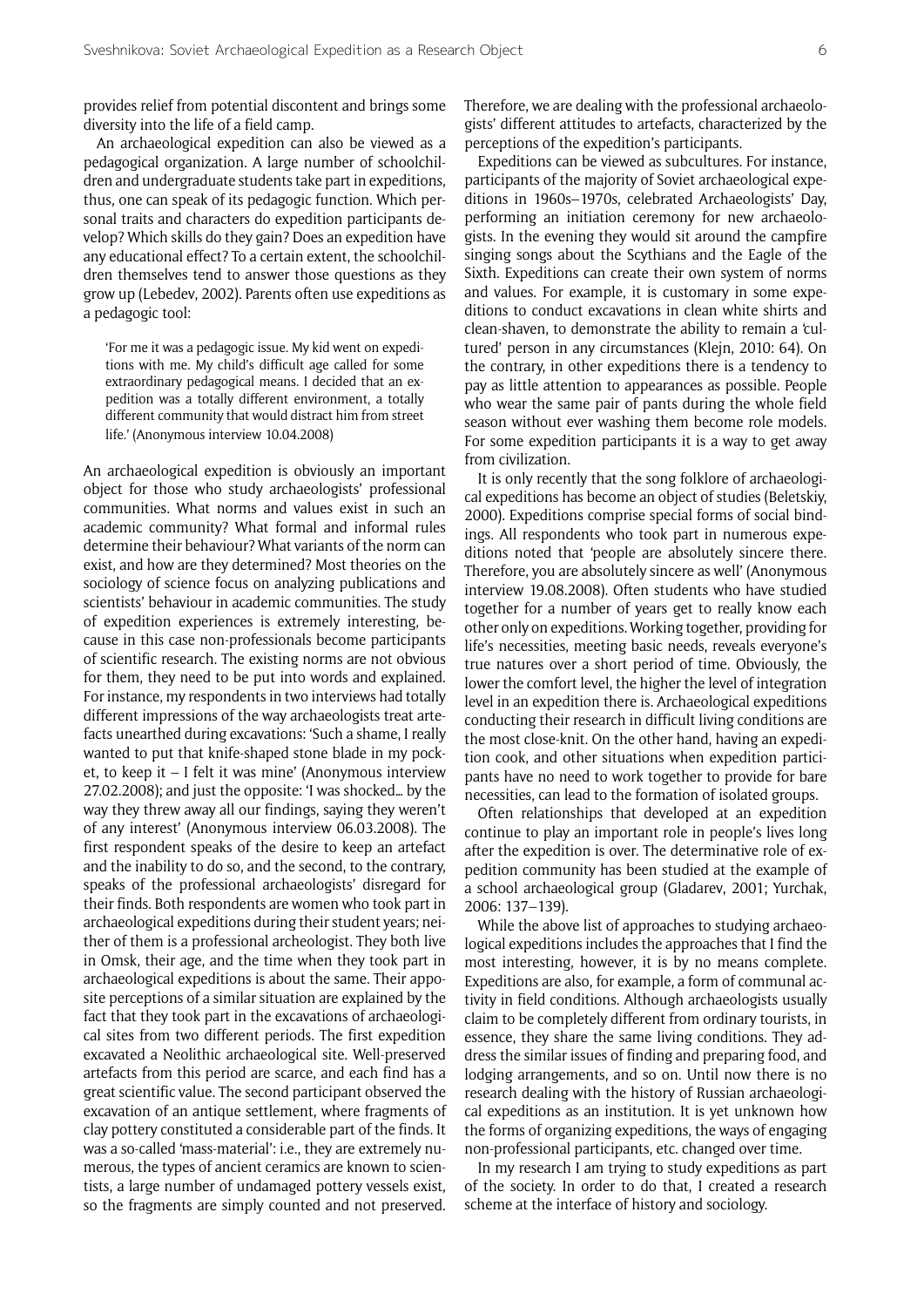#### **My Research Scheme**

It is known that any research scheme has its limitations and is an instrument rather than a descriptor of reality (the 'ideal type' according to Weber). In my research I consciously narrowed down my object of study to an example of a common situation of archaeological research. I know that there are other situations, but they are not included in my field of attention.

Thus, I proceeded with the fact that the primary scientific purpose of an archaeological expedition is excavation, i.e. digging through soil, and the focus on newly found remains of material culture. An expedition always means leaving the usual place of residence; the people who conduct the excavation temporarily live together. Taking part in such an expedition for non-archaeologists is voluntary, that is, any needs satisfied by the expedition can be satisfied elsewhere, and this kind of pastime is the person's own choice (of course there are contradictory cases, but they are exceptions to the general rule).

With the uniform content of work, the relationships and practices that are formed in expeditions are quite different. Expedition participants build up their everyday lives depending on their own needs and opportunities. Within this scheme, I view reality as the point of intersection between needs and opportunities. These needs and opportunities are social ones, that is, their reasons are found within the society. As Karl Marx put it, man is a social animal.

My research scheme contains three levels of analysis:

1. Lower level – the everyday life of the expedition itself. At this level I am trying to perceive what life in the field is like. Who takes part in the expedition? How are expedition participants selected? How is the life in a field camp organized? How are holidays in the 'archeological calendar' acknowledged, i.e. the Day of Archeologists, the Archaeological New Year, etc.?

2. Second level – individual meanings – how expedition participants explain their actions: why they choose to take part in an expedition, how they structure and develop individual and communal expedition life, what they consider important or unimportant in their temporary communities and so on. This level is not as straight forward for the researcher as it might initially seem. Expedition participants are naturally and unconsciously making decisions about how to live their lives during a dig, and thus cannot always easily articulate their thought processes. The meaning and consequences of such decisions often go unnoticed by those who make them. As a researcher, I make analyses, and then look to expedition participants for their subsequent confirmation or rejection of my interpretations. It is understood that as a researcher I face a constant risk of mistaking my own analysis for fact.

3. The third level is social function. Here I am trying to answer certain questions. What are the consequences of the decisions of the individual on this temporary dig society as a whole? What do these personal decisions say about the social needs and responsibilities of the individual? What are the social functions of archeological expedition? All social functions can be divided into apparent and latent. Apparent – means fulfilling the need that the society is aware of, and offers other ways of fulfilling it. They work to support the existing social order. Latent (hidden) might seem to be a sort of by-product but, in fact, also fulfill a certain need that is not generally recognized. They are what we usually call 'informal practices'. Here I also try to understand other potential means for fulfilling apparent and latent needs, specifically to investigate intersection points between needs and opportunities to fulfill those needs. In essence, it is a separate (fourth) level of research, however, at present it plays an auxiliary role.

It is obvious that in reality all these levels are closely intertwined. I believe it is extremely important not to derive social functions directly out of practices. The same actions can have different meanings within the same society. Despite the difficulties in revealing less apparent meanings, it is important to take them into account.

#### **Scheme Implementation**

Now let me try to show how this research scheme reconstructs reality by the example of the Soviet Union in 1960s–1970s. During that period archaeological expeditions were at their peak of popularity.

Figure 3 is a page from a field journal. It is a record of working times of expedition participants. From memoirs and interviews we know that there was a practice of employing people as expedition staff. They were employed for the period of excavations (that is level one – reality).

Level two is meanings. One and the same reality can have quite a lot of meanings. That is why together with the meanings I will describe their social functions.

The first group of meanings is the ones created by professional archaeologists, expedition leaders. Employment is the basis for paying salaries. For the majority of professional archaeologists this meaning is obvious, they only say it out loud in the context of the correlation between financial paperwork and real economic activities. The money accounted for on paper is one thing, and the money spent in reality is quite another. One way of finding real money for real needs is employing fictitious personnel. Unskilled expedition participants very rarely describe the fact of employment (and I will speak about these cases later). What is much more important for them is the romance of an unusual environment: 'life used to be a boring routine. And here you get to spend some time in an unusual environment with your peers' (Anonymous interview 22.03.2008).

Therefore, from the meanings created by professional archaeologists we can derive two social functions; one of them apparent and the other one – latent. The apparent social function was keeping track of the employment of population. It existed as a social institute, there were certain rules (laws, guidelines and so on), reporting forms, etc. The latent function was receiving unaccounted financial means. It was the need that almost any leader in the USSR had but no one was allowed to talk about. So everyone solved that problem differently, to the best of their abilities.

There was another specific function typical for the USSR in 1960s–1970s. I interviewed one of the participants of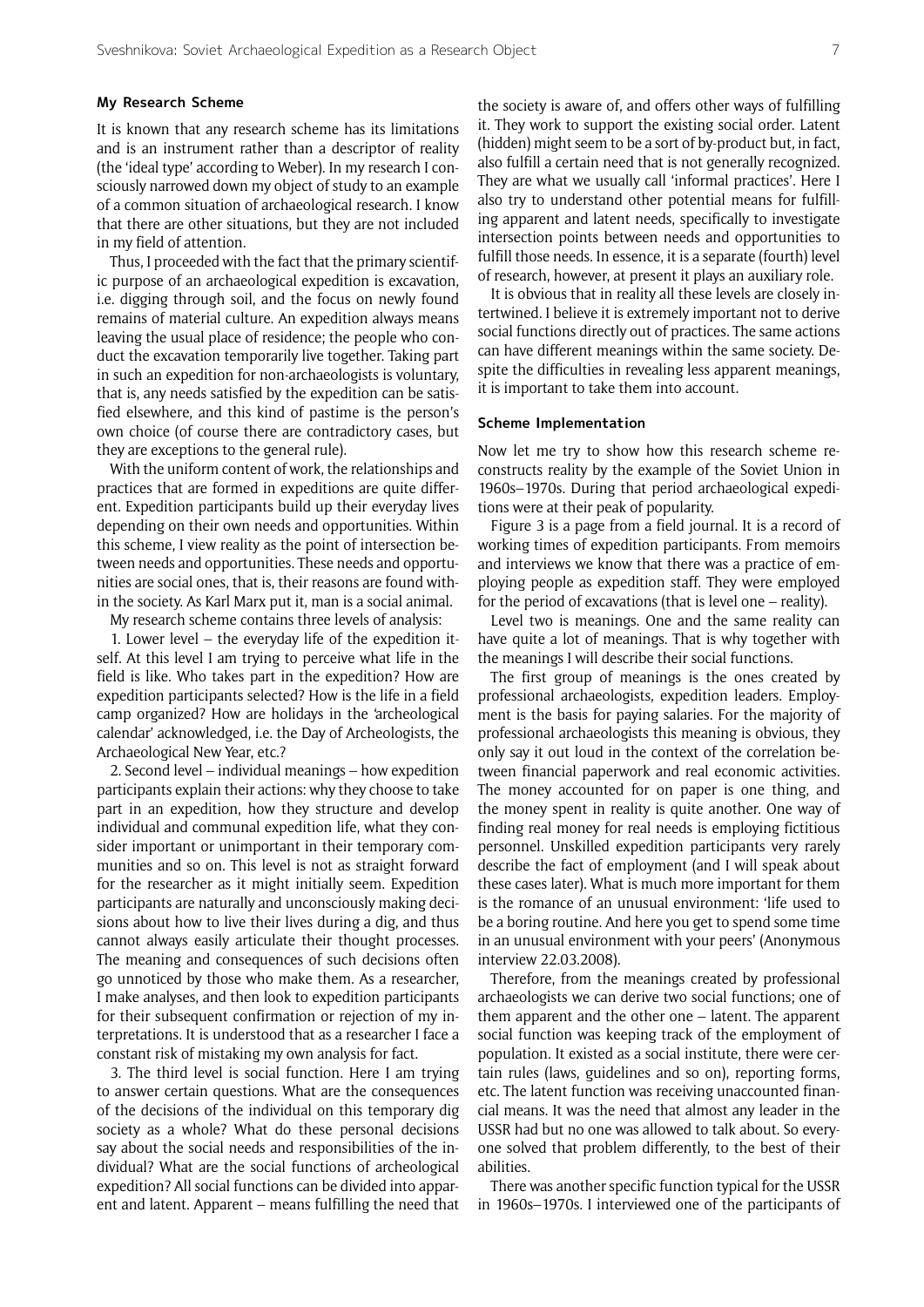| Fundacional F. Hun. Hat sie<br>2 Ujourso B. B. , weeper.<br>Lawyely Mur the geomorp.<br>4 Selection 54. C salary<br>5 rapiday to Max. Nalogury<br>6 Eyenesy Gale Ceases, subspring<br>I feel yellow began an nay ey.<br>I yourn' heaven the igen<br>3 Ag Holland 205 Mac Maynes<br>10 Kenstein Ster Mar.<br>Il Kaussen Have Sada.<br>12 longiel Hymi Dishay.<br>13 Abparel Mar. Use.<br>It Ko survey Huma b. | Madent so Unit is 1961eg<br>10 11 12 13 14 17 14 17 18 19 20 21 22 23 24 25 26 27 14 39 10<br>11.41<br>,,,,,,,,,,,,,,,,<br>$1111 \cdot 111111111111111000 = 195$<br>,,,,,,,,,,,,,,,,,,,,,<br>111171111111111111111<br>$-4/1/$ | 40.30<br>25.4.<br>25.41<br>s<br>121.<br>28.80<br>23.80<br>25.41<br>45.41<br>23.80<br>23.80<br>193<br>25.41<br>25.41<br>25.41<br>25.41<br>$\mathcal{L}^{\prime}$<br>23.80<br>23.80<br>$19\overline{5}$<br>25.41<br>25.41<br>$\frac{2}{3}$<br>24.20<br>24.20<br>20<br>928<br>9.28<br>Ŧĩ<br>4.44<br>4.44.<br>3字<br>236.37 |
|--------------------------------------------------------------------------------------------------------------------------------------------------------------------------------------------------------------------------------------------------------------------------------------------------------------------------------------------------------------------------------------------------------------|-------------------------------------------------------------------------------------------------------------------------------------------------------------------------------------------------------------------------------|------------------------------------------------------------------------------------------------------------------------------------------------------------------------------------------------------------------------------------------------------------------------------------------------------------------------|
| А. Никольской<br>2. SOPEKLESS<br><b>BURGHAMMAN ARANT</b><br>3 Eyerno.<br>Н. Ширинский                                                                                                                                                                                                                                                                                                                        |                                                                                                                                                                                                                               |                                                                                                                                                                                                                                                                                                                        |

**Fig. 3:** Field journal of Verchneokskaya expedition, 1961. Archive of Institute for Archaeology of the RAS. F. 42. T. N. Nikolskaya.

the Dissident movement, Vera Lashkova. The way she reacted when I told her about my research interest reveals a lot: 'Why did we take part in expeditions? At least it gave us an opportunity to have a job' (Interview 01.02.2010). Considering the context of that period, it meant being employed and not being considered a social parasite. On May 4, 1961 the Supreme Soviet of the RSFSR issued a decree entitled 'On Strengthening the Struggle with Persons Avoiding Socially Useful Work and Leading an Anti-Social, Parasitical Way of Life'. Anti-parasite laws active in the USSR read that if a person was not officially employed, he/ she is considered living on non-labour income and leading a parasitical way of life. Such people were imprisoned for up to two years. These laws were widely used against politically suspect persons, for instance, in 1964 the famous Russian poet, Joseph Brodsky, was arrested and charged with the crime of social parasitism.

Therefore, another function of archaeological expeditions was employing politically suspect persons and people of 'liberal professions'. This phenomenon is known in literature as the 'generation of yard keepers and night watchmen'. On a wider scale, it is possible to say that the everyday life of social expeditions was the way to escape Soviet reality, a form of social escapism.

Fixating on something that is not present was also extremely interesting. That is, trying to understand what practices, meanings, functions are lacking. For instance, I noticed the fact that the majority of unskilled expedition participants were not saying anything about the scientific aspects of the excavations that they took part in. Moreover, often they did not even have any idea about what period their archaeological site belonged to. Here is a typical quote: 'I don't even remember what they were digging. I didn't care. There were amazing beaches and we, graduate students, enjoyed a whole week there' (Anonymous interview 10.04.2008). However, among the reasons why they volunteered to take part in an archaeological expeditions they often mention the desire to touch ancient artefacts with their own hands. A paradox occurs: they took part in the expedition to touch history with their own hands, but they have no idea of the history that they touched. It seems obvious that taking part in archaeological excavations should improve the person's knowledge of archaeology and ancient history, but in reality it is not always the case.

The understanding of what meanings determine the existence of such situations came to me after I studied the case of one of the expedition participants. When he was a student at the history faculty, he took part in different archaeological expeditions, for instance, in 1972 he went to Yevpatoria (on the Black Sea coast) and in 1973 he went to Novgorod. It is clear what they were excavating at both sites, even without taking part in expeditions. The strange thing is that this person only has lasting impressions of the Novgorod expedition: 'When they find a birchbark manuscript in front of your eyes, and by night time they have it interpreted – I mean read – that's really cool' (Anonymous interview 06.10.2006). Many of those who took part in the Novgorod expedition, and even the people of Novgorod, love talking about the many interesting finds at the archaeological site and about their historical value. Therefore, we are not dealing with the lack of interest on the part of expedition participants. The subculture of the professional archaeological community and the specifics of legal consciousness of the population created an incredible situation. In it, talking about ancient Greeks and Egyptians was more preferable than talking about the meaning of a certain monument and explaining the purpose of the artifacts found.

The professional subculture of archaeologists in the USSR (and in Russia as well) discourages the popularization of knowledge of the scientific value of the excava